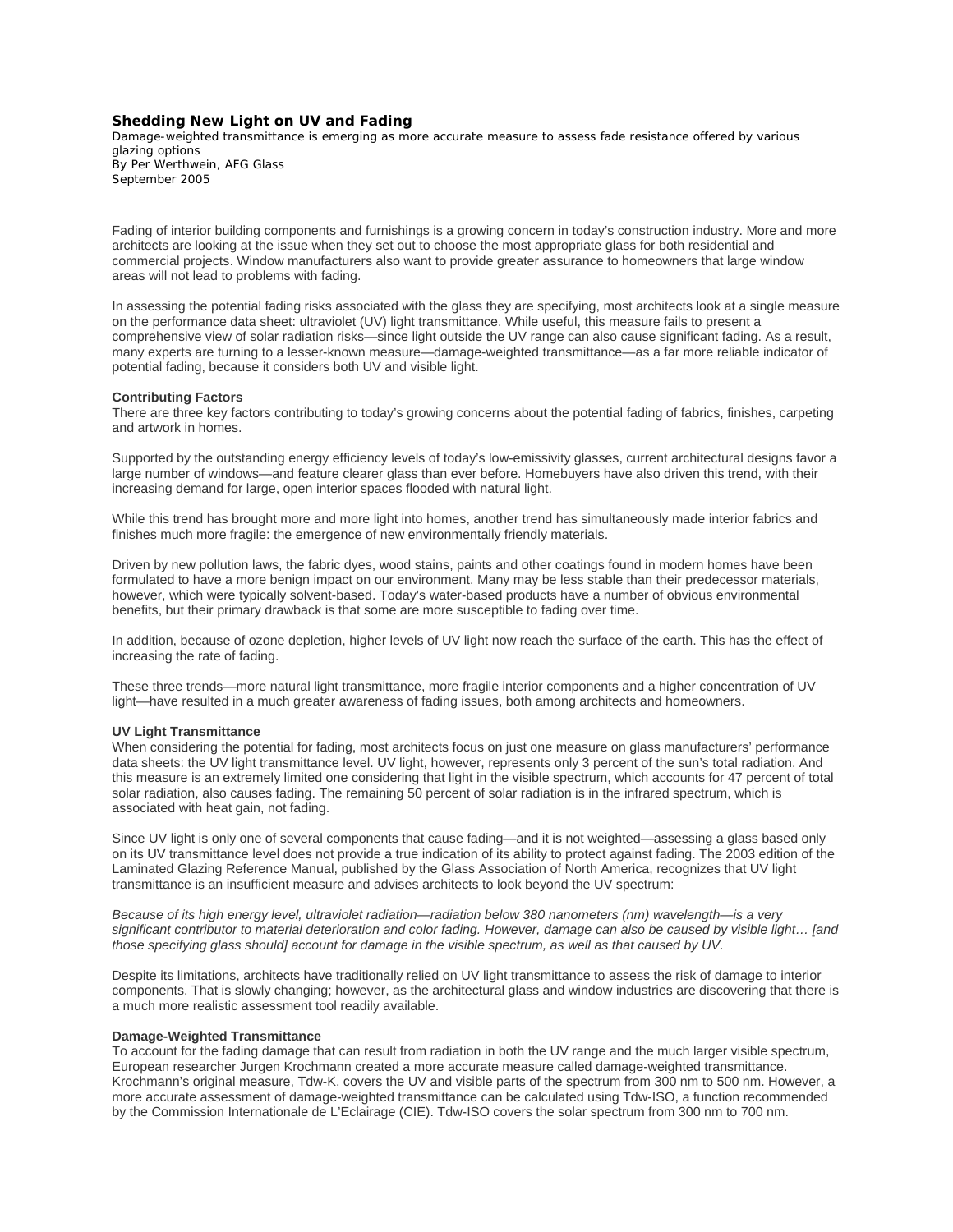While not yet standard information on glass performance data sheets, the damage-weighted transmittance rating for a given glass product can be requested from the manufacturer, or easily calculated using Window 5.2 thermal analysis software, provided free of charge by Lawrence Berkeley National Laboratories. Window 5.2 allows users to calculate damageweighted transmittance using both Tdw-K and Tdw-ISO functions. Tdw-ISO is generally considered to have greater validity, since it covers the visible range all the way to 700 nm.

#### **Fading Potential: Two Very Different Views**

| Glass Type                                           | UV Light<br>Transmittance<br>(300-380 nm<br>light range) | Weighted<br>Transmittance (300-<br>700 nm light range) |
|------------------------------------------------------|----------------------------------------------------------|--------------------------------------------------------|
| 6 mm Clear<br>Monolithic                             | 0.62                                                     | 0.80                                                   |
| $6 \text{ mm} + 6 \text{ mm}$<br>Clear IG unit       | 0.46                                                     | 0.69                                                   |
| 6 mm Clear<br>Laminated, 0.76<br>mm PVB              | < 0.01                                                   | 0.62                                                   |
| 6 mm Clear<br>Laminated<br>+6 mm Clear, IG<br>Unit   | < 0.01                                                   | 0.55                                                   |
| 6 mm Green                                           | 0.30                                                     | 0.63                                                   |
| $6 \text{ mm}$ Green + $6$<br>mm Clear               | 0.24                                                     | 0.55                                                   |
| 6 mm Clear Low-<br>E(2)<br>+ 6 mm Clear              | 0.31                                                     | 0.53                                                   |
| 6 mm Clear Low-<br>E(2)<br>+ 6 mm Clear<br>Laminated | < 0.01                                                   | 0.44                                                   |

Table 1— Values determined using Window 5.2 software with Tdw-ISO function used to calculate Damage-Weighted Transmittance. Low-E glass data shown is for AFG's Comfort Ti-AC 36.

As Table 1 illustrates, the difference in fading potential can be dramatic when the traditional UV light transmittance measure is compared to the more comprehensive damage-weighted transmittance measure. Based on UV light transmittance alone, a laminated glass lite may seem the best choice to minimize interior fading. But when damage-weighted transmittance is used to compare glass choices, it is evident that low-E and tinted glasses can be just as effective in preventing fading, when the full 300-700 nm light range is considered.

With an excellent damage-weighted transmittance of 0.44, the data further shows that the combination of a highperformance low-E coating with a laminated interior lite results in an attractive glass option for many applications. This glass option will not only protect against fading, but reduce infrared energy to a very low level—minimizing solar heat gain while still allowing high levels of natural light into a building's interior.

## **Best Glass Choice**

Whatever the specific concerns associated with a home or architectural project—whether they center on energy efficiency, appearance, fading or all of these issues—it is imperative that architects and window manufacturers work with the best and most comprehensive performance measures available.

While an increasing number of windows, less stable fabric dyes and interior finishes and higher levels of UV light have made fading a growing concern, the good news is that the glass industry has responded with new technologies that protect against fading, while also maximizing other performance elements.